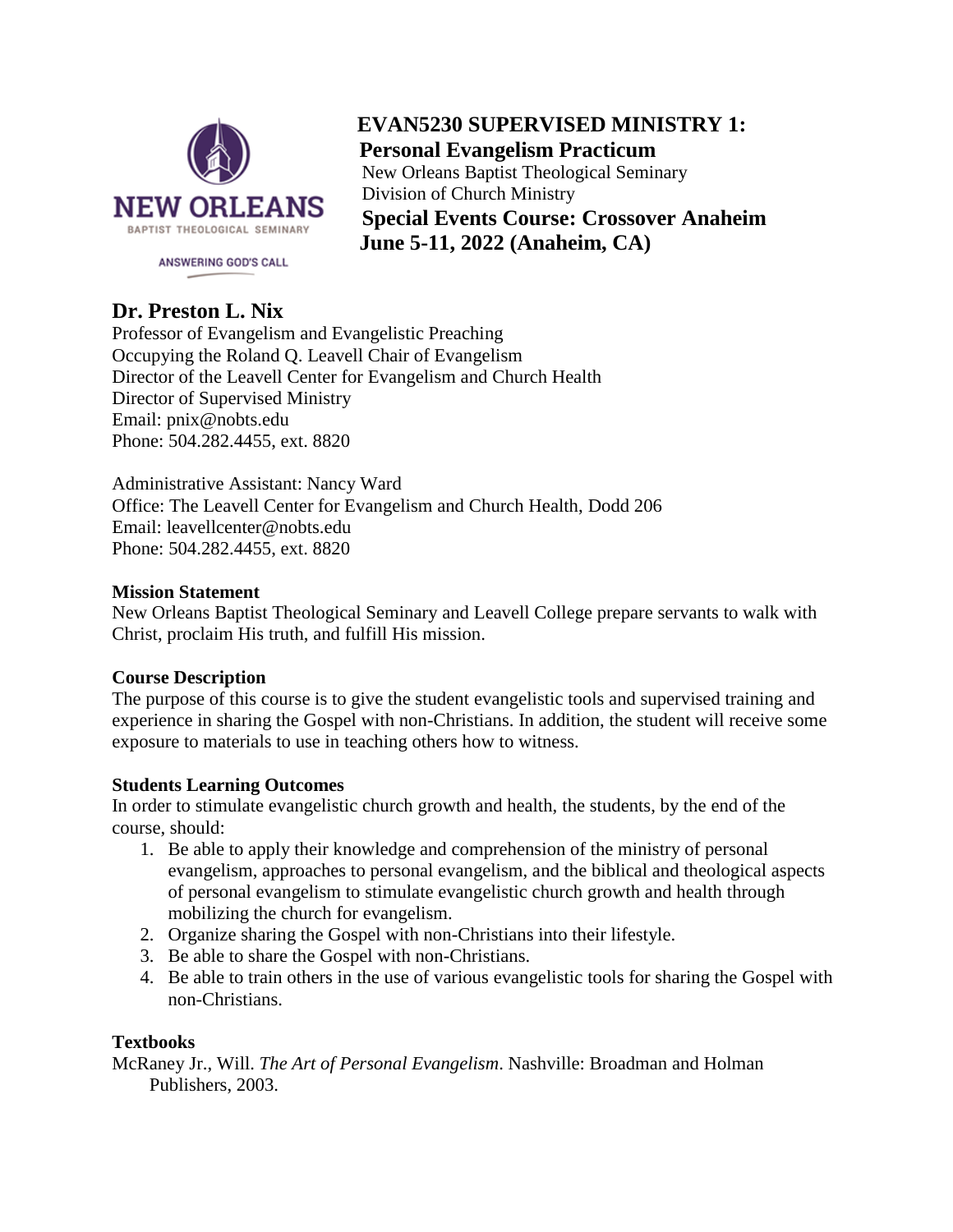Scroggins, Jimmy and Steve Wright with Leslee Bennett. *Turning Everyday Conversations into Gospel Conversations*. Nashville, TN: B&H Publishing Group, 2016.

## **Course Teaching Methodology**

This course will be composed of class lectures and discussions, evaluation over course reading material, small group activities and accountability, and the personal involvement of students in local churches sharing the Gospel in the communities surrounding the assigned churches in conjunction with Crossover Anaheim 2022.

## **Course Requirements**

- 1. TEXTBOOKS. Students will prepare an **integrative book critique** on *The Art of Personal Evangelism*. The book critique must include the following segments: a brief summary of the book, an evaluation of the content, and integration of the material to the current ministry setting of the student (8 pages, double-spaced). Matters of form and style in the paper should conform to Kate L. Turabian, *A Manual for Writers of Term Papers, Theses, and Dissertations*, 9th ed. (Chicago: University of Chicago Press, 2018). Students will provide a written statement that they have read *Turning Everyday Conversations into Gospel Conversations*. The assignments are **due June 5**. The book critique and written statement must be submitted in the assignment section of Blackboard.
- 2. THE 3 CIRCLES APP. Students will download the free 3 Circles App, Life on Mission, North American Mission Board, from the App Store. The App is available for both iPhone and iPad. Access at lifeonmissionbook.com/conversation-guide.
- 3. EVANGELISM REFLECTIONS. Students will submit **two** typed, double-spaced **verbatim accounts** and **two** typed, double-spaced **reflection accounts** utilizing a format provided by the professor (see attached form) from personal witnessing experiences in which the student shared the Gospel with unbelievers during Crossover Anaheim 2022. The assignment is due **June 25**. The verbatims and reflections must be submitted in the assignment section of Blackboard.
- 4. FINAL EXAM. Students will complete a **take home final exam** (provided below) incorporating insights and materials covered during the class. The exam must be minimum 4 double-spaced pages in length and is **due July 9**. The final exam must be submitted in the assignment section of Blackboard.

Reflect on barriers in your life that have hindered your personal evangelism efforts. Design a strategy for prioritizing personal evangelism and making it a part of your lifestyle and ministry in your context. Be practical and specific.

5. PARTICIPATION. Students are expected to participate in **all of the events** accompanying Crossover Anaheim 2022 (permission to be absent from any event must be granted by the professor). Students will be asked to engage in interaction with members of the class and other participants in the event. Cooperation, flexibility, encouragement of others and other Christ-like qualities will be taken into an account.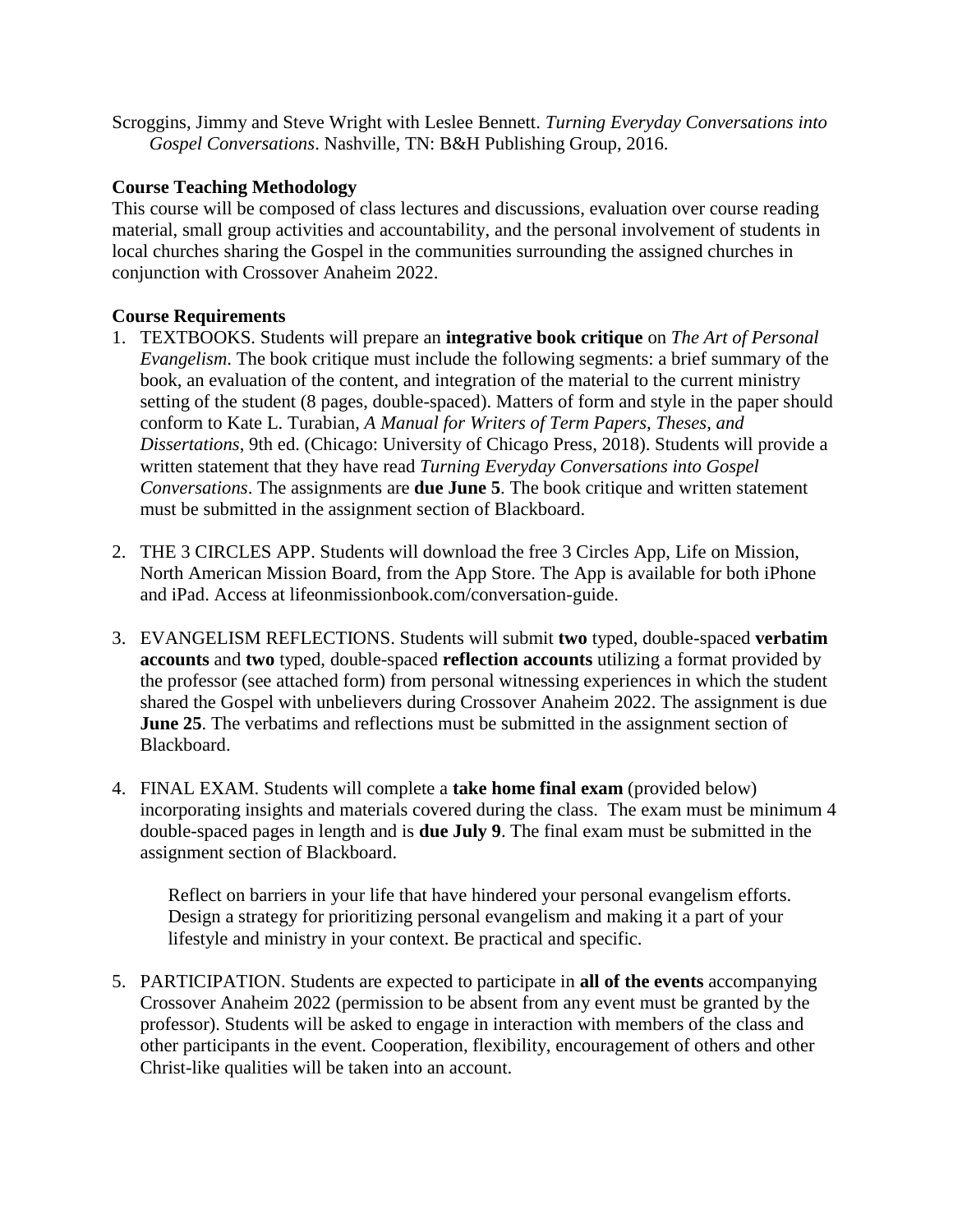6. REPORT FORM. Every student will fill out an **Evangelism Report Form** to be turned in at the end of the Crossover Event. The form and instructions on how to fill out the form will be provided during the first day of class.

## **Evaluation of Grade**

The grading scale will be according to what is outlined in the current Graduate Catalogue. The student's grade will be computed as follows:

| (1) | Integrative Book Critique/Written Statement  | 20% |
|-----|----------------------------------------------|-----|
| (2) | Evangelism Verbatim Accounts and Reflections | 20% |
| (3) | Final Exam                                   | 20% |
| (4) | Participation                                | 30% |
| (5) | Report Form                                  | 10% |

## **Note: A student must complete ALL of the above assignments in order to pass the class**.

**The Daily Schedule for the Week:** (Schedule may be modified. Please be flexible!) Monday, June 6 – Saturday, June 11

|                      | Monday                          | Tuesday                     | Wednesday                   | Thursday                    | Friday                      | Saturday                         |
|----------------------|---------------------------------|-----------------------------|-----------------------------|-----------------------------|-----------------------------|----------------------------------|
| 7-8 am               | <b>Breakfast</b>                | <b>Breakfast</b>            | <b>Breakfast</b>            | <b>Breakfast</b>            | <b>Breakfast</b>            | <b>Breakfast</b>                 |
| 8-8:15 am            | Intro. $&$<br>Announce<br>ments | Intro. $&$<br>Announcements | Intro. $&$<br>Announcements | Intro. $&$<br>Announcements | Intro. $&$<br>Announcements |                                  |
| $8:15-9:15$<br>am    | Plenary<br>Session              | <b>Plenary Session</b>      | <b>Plenary Session</b>      | <b>Plenary Session</b>      | <b>Plenary Session</b>      | <b>Crossover</b><br><b>Event</b> |
| $9:30$ am to<br>noon | Individual<br>Class time        | Individual<br>Class time    | Individual<br>Class time    | Individual<br>Class time    | Individual<br>Class time    |                                  |
| Noon-1<br>pm         | Lunch                           | Lunch                       | Lunch                       | Lunch                       | Lunch                       |                                  |
| $1:30-4:30$<br>pm    | Outreach                        | Outreach                    | Outreach                    | Outreach                    | Outreach                    |                                  |
| 5:30-7:00<br>pm      | Dinner                          | Dinner                      | Dinner                      | Dinner                      | Dinner                      |                                  |
| 8-9 pm               | Debrief                         | Debrief                     | Debrief                     | Debrief                     | Debrief                     |                                  |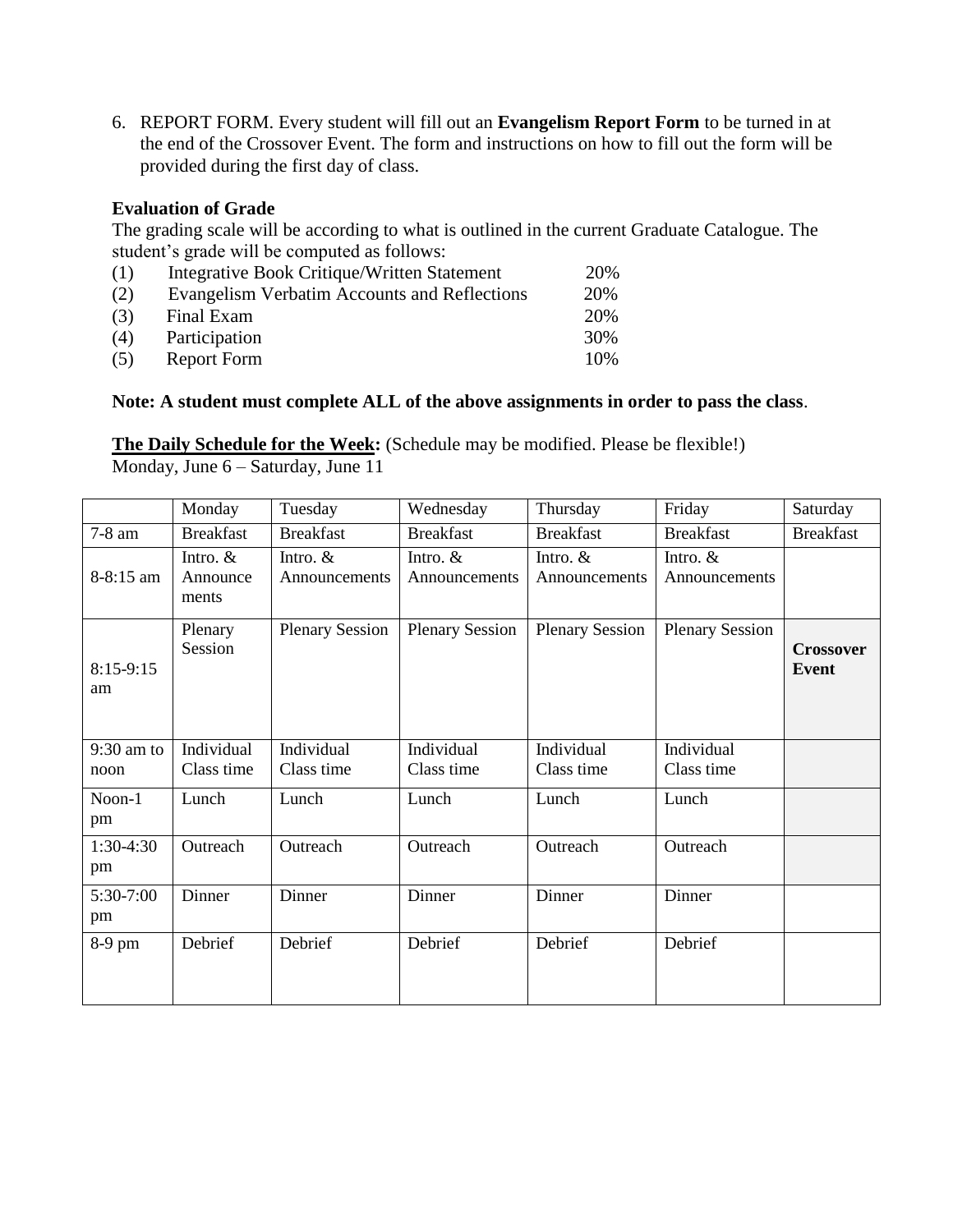## **Writing Style Guide**

Writing assignments should follow the **NOBTS/Leavell College Manual of Form and Style** (*revised August 2019*). A copy of the approved NOBTS Style Guide can be found in the course Blackboard shell, or can be located online at the Writing Center's page on the seminary website at: [https://www.nobts.edu/\\_resources/pdf/writing/StyleGuide.pdf](https://www.nobts.edu/_resources/pdf/writing/StyleGuide.pdf)

## **Technical or Blackboard Issues**

The course professor is not responsible for resolving technical or Blackboard issues. If the student experiences difficulties, please contact the NOBTS ITC Support Team at 504-816-8180 or the following websites:

**[Selfserve@nobts.edu](mailto:Selfserve@nobts.edu)** - Email for technical questions/support requests with the selfserve.nobts.edu website (access to online registration, financial account, online transcript, etc.)

**[BlackboardHelpDesk@nobts.edu](mailto:Blackboardhelpdesk@nobts.edu)** - Email for technical questions/support requests with the NOBTS Blackboard Learning Management System

**[ITCSupport@nobts.edu](mailto:ITCSupport@nobts.edu)** - Email for general technical questions/support requests **[504.816.8180](tel:504.816.8180)** - Call for any technical questions/support requests

**[www.NOBTS.edu/itc/](http://www.nobts.edu/itc/)** - General NOBTS technical help information is provided on this website.

## **Help for Writing Papers at "The Write Stuff"**

NOBTS maintains a Writing Center designed to improve English writing at the graduate level. Students can receive writing guides, tips, and valuable information to help in becoming a better writer.

## **Plagiarism on Written Assignments**

NOBTS has a no tolerance policy for plagiarism. Plagiarism in certain cases may result in expulsion from the seminary. See the NOBTS Student Handbook and Graduate Catalog for definition, penalties, and policies associated with plagiarism.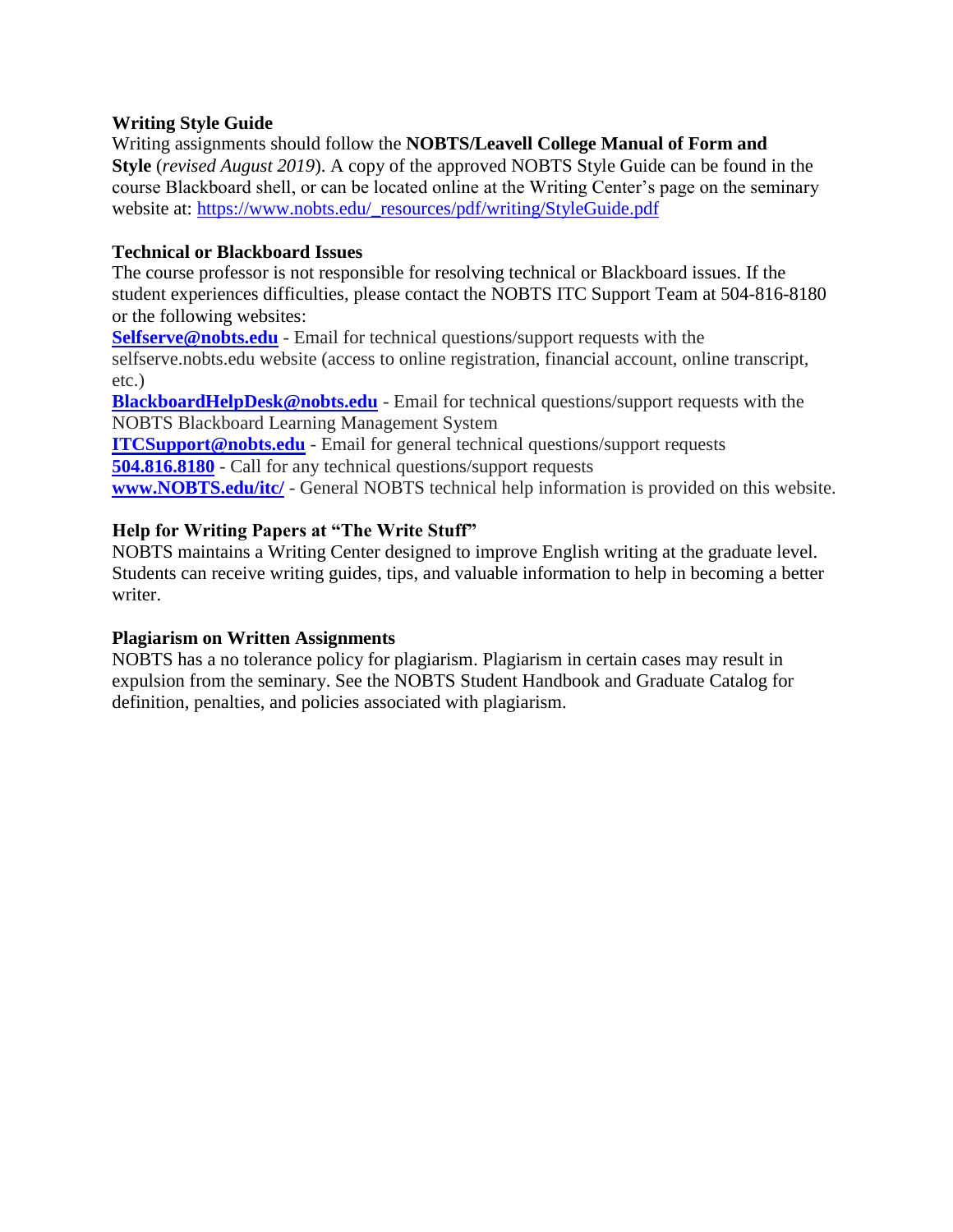## **EVANGELISM REFLECTION #**

# **NAME: DATE:**

#### CONTEXT:

- Person with whom you shared:
- $\Box$  Accompanied by:
- Opportunity a result of:

#### INTERACTION

- □ What did you learn about this person?
- $\Box$  How did you transition into sharing the gospel?
- Evangelistic tool/specific gospel presentation used:
- In your opinion, how clear was your explanation of the gospel message? Did you leave out any of the elements of the Gospel?
- $\Box$  What key issues and/or questions surfaced during your conversation?
- $\Box$  Where there any hindrances to your conversation?
- How did you address these hindrances?
- Did you call for a response? Why or why not? If you did, how did they respond?
- If the person did not respond positively, what do you think is preventing him/her from receiving Christ?
- □ What plans did you make to talk again?

#### EVALUATION

- □ What did you do well?
- $\Box$  What would you do differently next time?
- □ What did this experience teach you about disciple-making?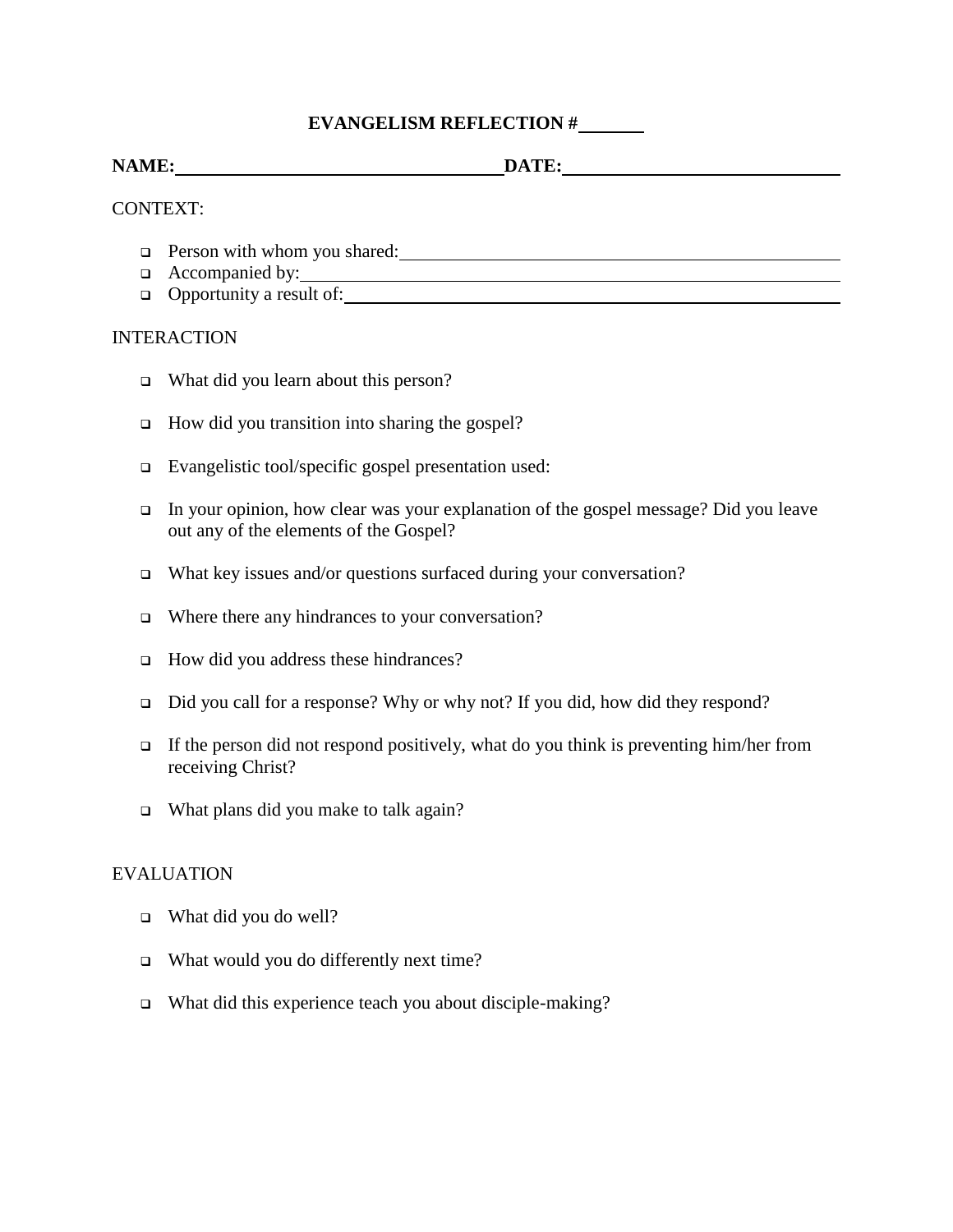#### **Selected Bibliography**

- Andrews, Edward D. *Christian Apologetic Evangelism: Reaching Hearts with the Art of Persuasion*. Cambridge, OH: Christian Publishing House, 2017.
- Autrey, C. E. *Theology of Evangelism*. Nashville, TN: Broadman, 1966.
- Barna Group. *Reviving Evangelism: Current Realities that Demand a New Vision for Sharing Faith*. Ventura, CA: Barna Group, 2019.
- Bechtle, Mike. *Evangelism for the Rest of Us: Sharing Christ within Your Personality Style.*  Grand Rapids, MI: Baker Books, 2006.
- Beougher, Timothy. *Invitation to Evangelism: Sharing the Gospel with Compassion and Conviction*. Grand Rapids, MI: Kregel Academic, 2021.

\_\_\_\_\_\_\_\_. *Overcoming Walls to Witnessing.* Charlotte, NC: Billy Graham Evangelistic Association, 1993.

- Cameron, Kirk and Ray Comfort. *The School of Biblical Evangelism: 101 Lessons: How to Share Your Faith Simply, Effectively, Biblically...the Way Jesus Did. Gainesville, FL:* Bridge-Logos Publishers, 2004.
- Chamberlain, Paul and Chris Price, eds. *Everyday Apologetics: Answering Common Objections to the Christian Faith*. Bellingham, WA: Lexham Press, 2020.
- Chan, Sam. *Evangelism in a Skeptical World: How to Make the Unbelievable News about Jesus More Believable*. Grand Rapids, MI: Zondervan, 2018.

\_\_\_\_\_\_\_\_. *How to Talk about Jesus (Without Being that Guy): Personal Evangelism in a Skeptical World*. Grand Rapids, MI: Zondervan, 2020.

- Coleman, Robert E. *The Heart of the Gospel: The Theology Behind the Master Plan of Evangelism.* Grand Rapids, MI: Baker Books, 2011.
	- \_\_\_\_\_\_\_\_. *The Master Plan of Discipleship*. Old Tappan, NJ: Fleming H. Revell, 1987.
- \_\_\_\_\_\_\_\_. *The Master Plan of Evangelism*. Old Tappan, NJ: Fleming H. Revell, 1990.
- \_\_\_\_\_\_\_\_. *The Master's Way of Personal Evangelism*. Wheaton, IL: Crossway Books, 1997.
- Comfort, Ray. *Faith Is for Weak People: Responding to the Top 20 Objections to the Gospel*. Grand Rapids, MI: Baker Books, 2019.
- Cranford, David, Steven Kelly, Keith Manuel, and Jake Roudkovski. *One on One: Evangelism Made Simple*. Alexandria, LA: Evangelism/Church Growth Team, 2008.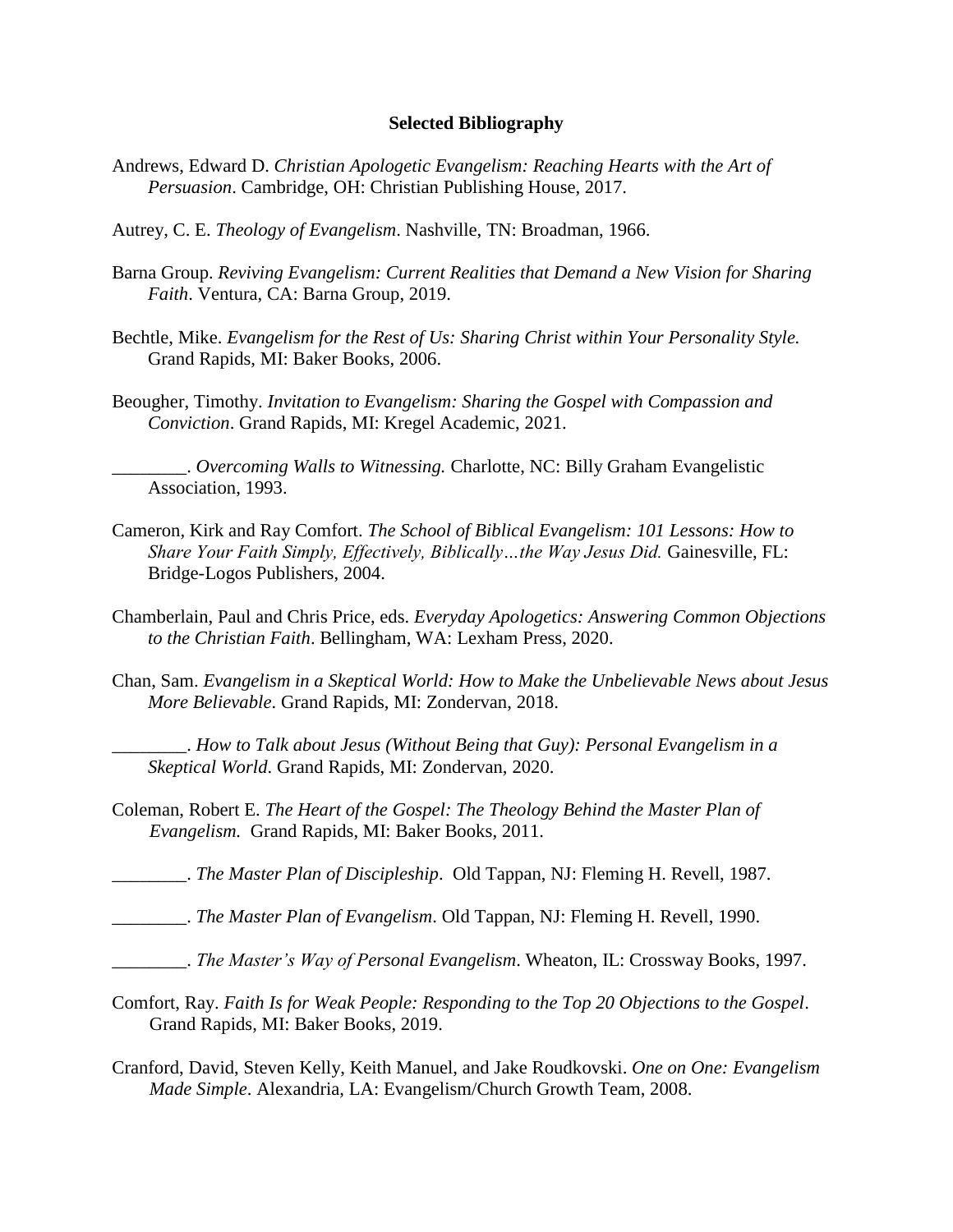- Dawson, Scott, ed. *The Complete Evangelism Handbook: Expert Advice on Reaching Others for Christ.* Grand Rapids, MI: Baker Books, 2006.
- Dever, Mark. *The Gospel and Personal Evangelism.* Wheaton, IL: Crossway Books, 2007.
- Drummond, Lewis A. *The Word of the Cross: A Contemporary Theology of Evangelism*. Nashville: Broadman Press, 1992.
- Earley, Dave and David Wheeler. *Evangelism Is…: How to Share Jesus with Passion and Confidence*. Nashville, TN: B&H Academic Publishing Group, 2010.
- Fay, William. *Share Jesus without Fear*. Nashville, TN: Broadman & Holman, 1999.
- Gaines, Steve. *Share Jesus Like It Matters*. Tigerville, SC: Auxano Press, 2016.
- Geisler, Norman and David Geisler. *Conversational Evangelism: How to Listen and Speak So You Can Be Heard*. Eugene, OR: Harvest House Publishers, 2009.
- Gray, Derwin L. *Building a Multiethnic Church: A Gospel Vision of Love, Grace, and Reconciliation in a Divided World*. Nashville: Thomas Nelson, 2021.
- Green, Michael. *Evangelism in the Early Church*. Grand Rapids, MI: Eerdmans, 1970.
- Hildreth, D. Scott and Steven A. McKinion. *Sharing Jesus without Freaking Out: Evangelism the Way You Were Born to Do It*. 2nd ed. Nashville: B&H Academic, 2020.
- Hunter, George G. III. *The Celtic Way of Evangelism: How Christianity Can Reach the West…Again.* Rev. ed. Nashville, TN: Abingdon Press, 2010.
- Hybels, Bill. *Just Walk Across the Room: Simple Steps Pointing People to Faith*. Grand Rapids, MI: Zondervan, 2006.
- Hybels, Bill and Mark Mittelberg. *Becoming a Contagious Christian*. Grand Rapids, MI: Zondervan, 1994.
- Iorg, Jeff. *Unscripted: Sharing the Gospel as Life Happens*. Birmingham, AL: New Hope Publishers, 2014.
- Johnston, Thomas P., ed. *A History of Evangelism in North America*. Grand Rapids, MI: Kregel Academic, 2021.

\_\_\_\_\_\_\_\_. *Mobilizing a Great Commission Church for Harvest: Voices and Views from the Southern Baptist Professors of Evangelism Fellowship*. Eugene, OR: Wipf & Stock Publishers, 2011.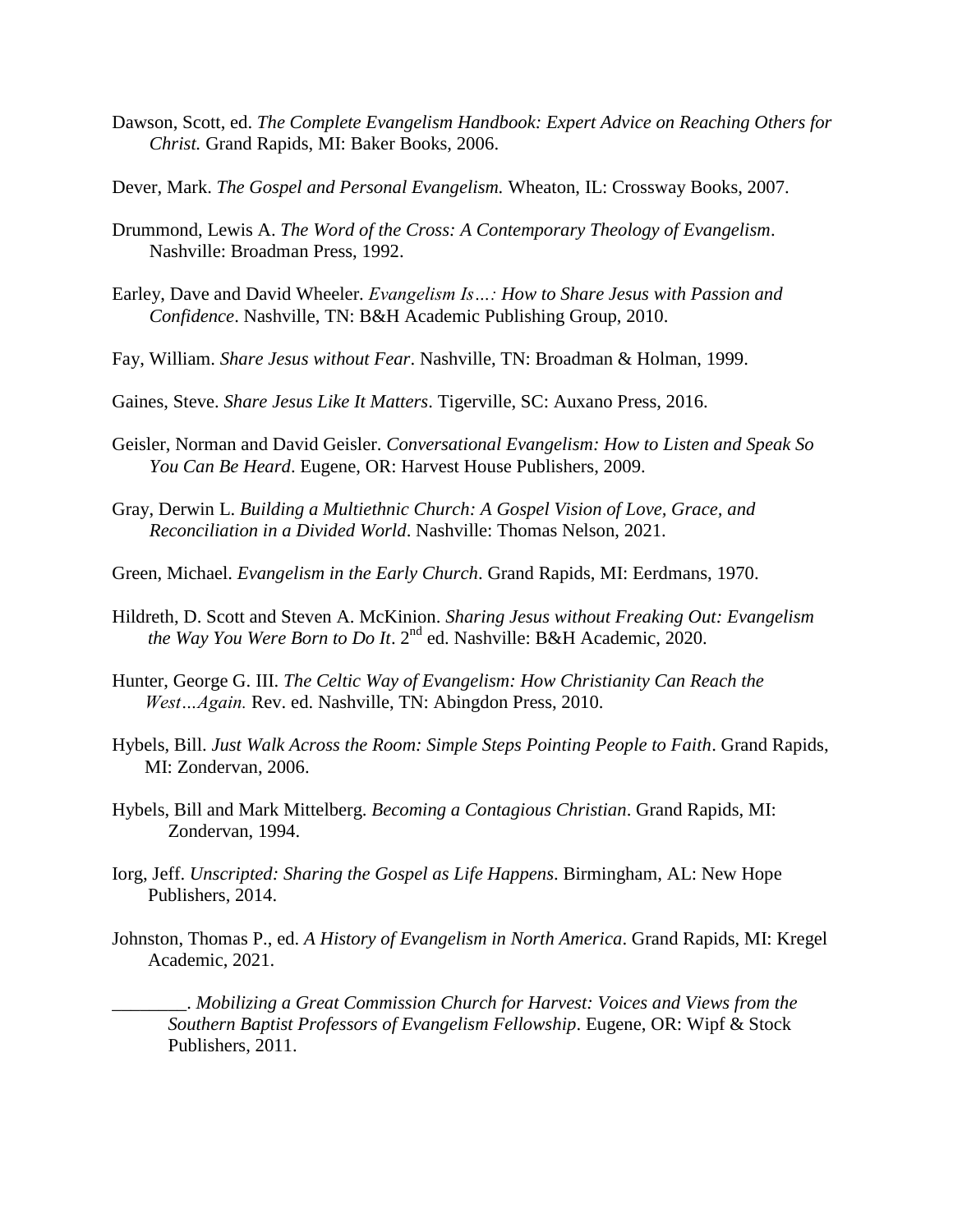- Jones, Louis R. *Evangelism in the African American Community: An Evangelism Tool for Today's Church*. Lincoln, NE: iUniverse, Inc., 2003.
- Kelley, Charles S. *Fuel the Fire: Lessons from the History of Southern Baptist Evangelism*. Nashville, TN: B & H Academic, 2018.

\_\_\_\_\_\_\_\_. *How Did They Do It?* New Orleans, LA: Insight Press, 1992.

- Kennedy, D. James. *Evangelism Explosion: Equipping Churches for Friendship, Evangelism, Discipleship, and Healthy Growth*, 4th ed. Wheaton, IL: Tyndale House, 1996.
- Laurie, Greg. *Tell Someone Leader Kit: You Can Share the Good News*. Nashville, TN: LifeWay Press, 2016.

\_\_\_\_\_\_\_\_. *Tell Someone: You Can Share the Good News*. Nashville, TN: B & H Publishing Group, 2016.

- Leavell, Roland Q. *Evangelism: Christ's Imperative Commission*, revised by Landrum P. Leavell II and Harold T. Bryson. Nashville, TN: Broadman Press, 1979.
- Lingenfelter, Sherwood G. and Marvin K. Mayers. *Ministering Cross-Culturally: A Model for Effective Personal Relationships*. 3rd ed. Grand Rapids: Baker Academic, 2016.
- Little, Paul E. *How to Give Away Your Faith*. Downers Grove, IL: InterVarsity Press, 1988.
- Livermore, David A. *Cultural Intelligence: Improving Your CQ to Engage Our Multicultural World*. Grand Rapids: Baker Academic, 2009.
- McCloskey, Mark. *Tell It Often--Tell It Well*. Nashville, TN: Thomas Nelson, 1992.
- McDill, Wayne. *Making Friends for Christ: A Practical Approach to Relational Evangelism*. 2nd ed. Maitland. FL: Xulon Press, 2010.
- McIntosh, Gary L. *Growing God's Church: How People Are Actually Coming to Faith Today*. Grand Rapids: Baker Books, 2016.
- McIntosh, Gary and Glen Martin. *Finding Them, Keeping Them: Effective Strategies for Evangelism and Assimilation in the Local Church*. Nashville: B & H Books, 1991.

McRaney, Will. *The Art of Personal Evangelism*. Nashville, TN: Broadman and Holman, 2003.

Meador, John. *Live This*. Alpharetta, GA: North American Mission Board, 2016.

Merritt, James. *The Best News: Evangelism Training*. Alpharetta, GA: North American Mission Board, 2020.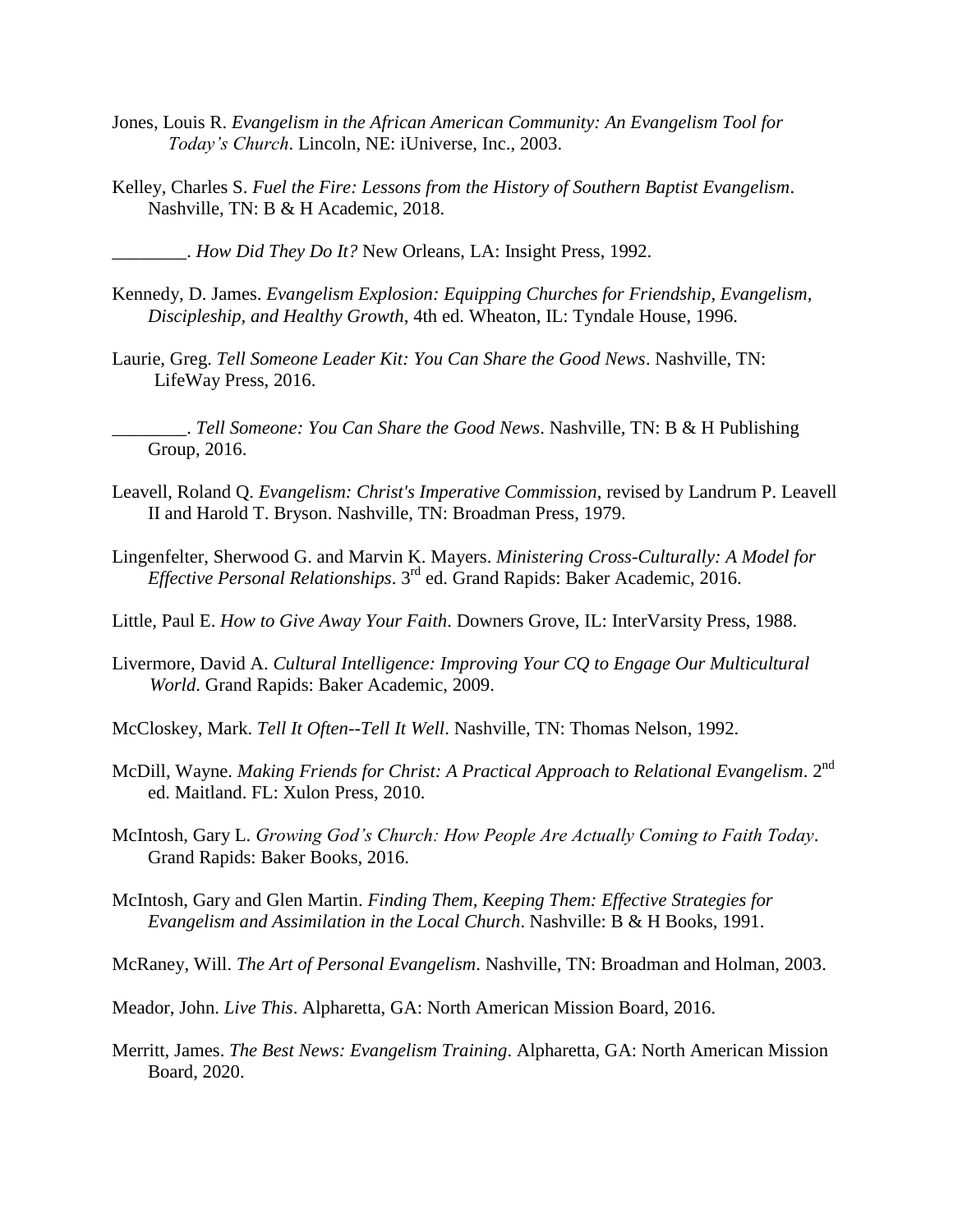- Metzger, Will. *Tell the Truth: The Whole Gospel to the Whole Person by the Whole People*, 2<sup>nd</sup> ed. Downers Grove, IL: InterVarsity Press, 1984.
- Mittelberg, Mark. *Contagious Faith: Discover Your Natural Style for Sharing Jesus with Others*. Grand Rapids, MI: Zondervan Reflective, 2021.
- Mittleberg, Mark and Bill Hybels. *Building a Contagious Church: Revolutionizing the Way We View and Do Evangelism*. Grand Rapids: Zondervan, 2000.
- Moon, W. Jay and W. Bud Simon. *Effective Intercultural Evangelism: Good News in a Diverse World*. Downers Grove, IL: InterVarsity Press, 2021.
- Moore, Waylon B. *Multiplying Disciples: The New Testament Method for Church Growth*. Colorado Springs, CO: NavPress, 1981.
- Morgenthaler, Sally. *Worship Evangelism: Inviting Unbelievers into the Presence of God*. Grand Rapids: Zondervan, 1995.
- Newman, Randy. *Questioning Evangelism: Engaging People's Hearts the Way Jesus Did*. Grand.Rapids, MI: Kregel, 2004.
- Packer, J. I. *Evangelism and the Sovereignty of God.* Downers Grove, IL: InterVarsity Press, 2012.
- Parr, Steve R. and Thomas Crites. *Evangelistic Effectiveness: Difference Makers in Mindsets and Methods*. Friendswood, TX: Baxter Press, 2012.
- Pierson, Robert D. *Needs-Based Evangelism: Becoming a Good Samaritan Church*. Nashville: Abingdon Press, 2006.
- Pippert, Rebecca Manley. *Out of the Saltshaker and into the World: Evangelism as a Way of*  Life, 20<sup>th</sup> Anniversary Edition. Revised and expanded. Downers Grove, IL: InterVarsity Press, 1999.
- Pollard, Nick. *Evangelism Made Slightly Less Difficult: How to Interest People Who Are Not Interested*. Downers Grove, IL: InterVarsity Press, 1997.
- Posterski, Donald C. *Reinventing Evangelism*. Downers Grove, IL: InterVarsity Press, 1989.
- Price, Wm. Craig, gen. ed. *Engage: Tools for Contemporary Evangelism*. Birmingham, AL: Iron Stream Media, 2019.
- Queen, Matt. *Everyday Evangelism*. Fort Worth, TX: Seminary Hill Press, 2014.

\_\_\_\_\_\_\_\_. *Mobilize to Evangelize: The Pastor and Effective Congregational Evangelism*. Fort Worth, TX: Seminary Hill Press, 2018.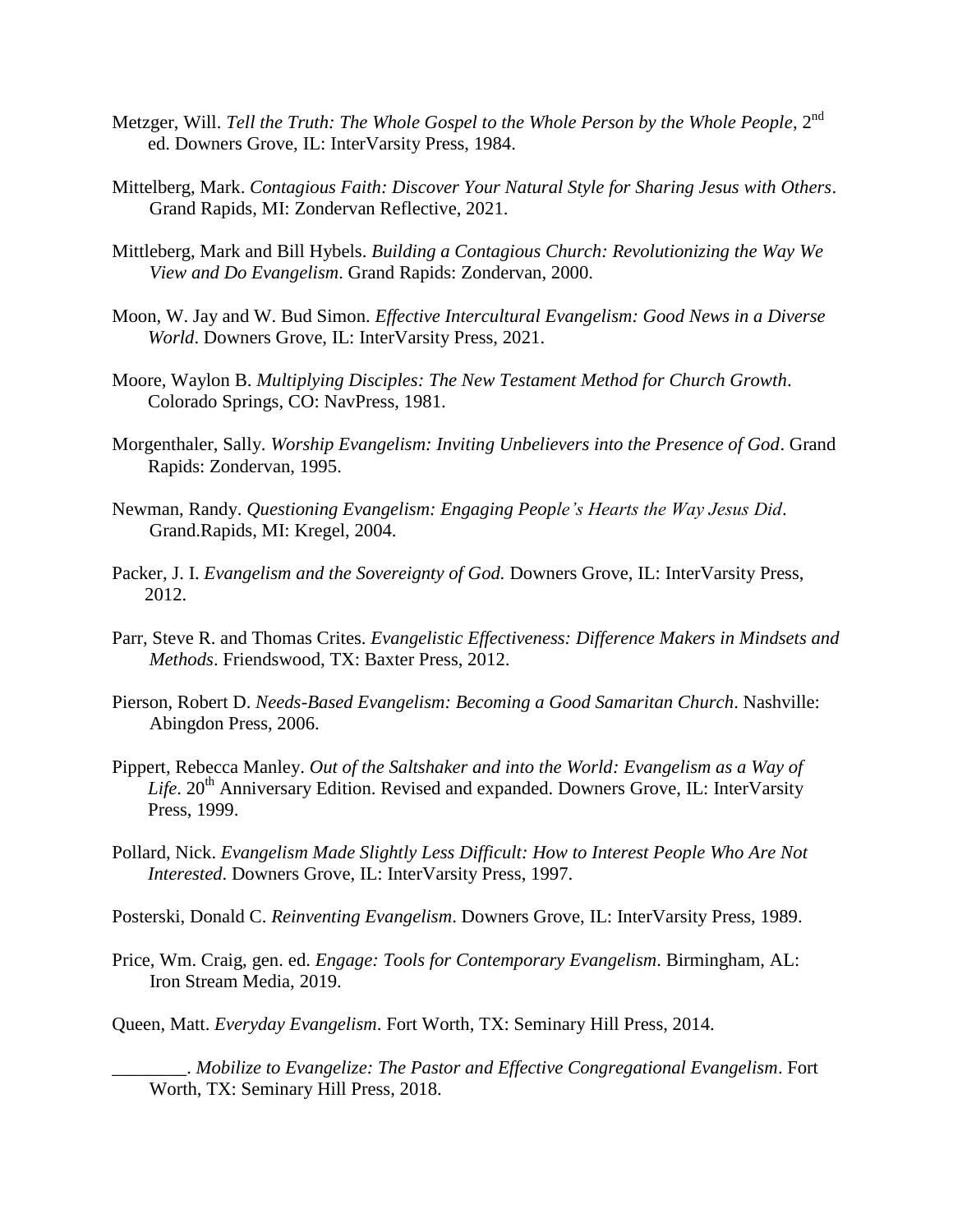- Reid, Alvin. *Evangelism Handbook*. Nashville, TN: Broadman & Holman Publishing Group, 2009.
- Reid, Alvin and David Wheeler. *Servant Evangelism: Showing and Sharing the Good News*. Wake Forest, NC: Gospel Advance Books, 2013.
- Richardson, Rick. *Evangelism Outside the Box*. Downers Grove, IL: InterVarsity Press, 2000.

\_\_\_\_\_\_\_\_. *Reimagining Evangelism: Inviting Friends on a Spiritual Journey.* Downers Grove, IL: InterVarsity Press, 2006.

Ritzman, Carolyn T. *Concentric Circles of Concern: From Self to Others Through Life-Style Evangelism*. Nashville: Broadman & Holman, 1999.

Robinson, Darrell W. *People Sharing Jesus*. Nashville: Thomas Nelson, 1995.

\_\_\_\_\_\_\_\_. *Total Church Life*. Nashville: Broadman Press, 1993.

\_\_\_\_\_\_\_\_. *Synergistic Evangelism*. Bloomington, IN: CrossBooks, 2009.

- Roesel, Charles. *It's a God Thing: The Powerful Results of Ministry Evangelism*. Abbotsford, WI: ANEKO Press, 2013.
- Rudnick, Milton L. *Speaking the Gospel through the Ages*. St. Louis, MO: Concordia, 1984.
- Scarborough, L. R. *With Christ after the Lost*. Nashville, TN: The Sunday School Board of the Southern Baptist Convention, 1919.

Schneider, Floyd. *Evangelism for the Fainthearted*. 2<sup>nd</sup> ed. Grand Rapids, MI: Kregel, 2000.

Scroggins, Jimmy and Steve Wright. *3 Circles Evangelism Kit*. Alpharetta, GA: North American Mission Board, 2016.

Scroggins, Jimmy and Steve Wright with Leslee Bennett. *Turning Everyday Conversations into Gospel Conversations*. Nashville, TN: B&H Publishing Group, 2016.

- Silvoso, Ed. *Prayer Evangelism; How to Change the Spiritual Climate over Your Home, Neighborhood and City*. Ventura, CA: Regal Books, 2000.
- Simpson, Michael L. *Permission Evangelism: When to Talk, When to Walk*. Colorado Springs, CO: Cook Communication Ministries, 2003.

Sjogren, Steve. *Conspiracy of Kindness: A Unique Approach to Sharing the Love of Jesus.* Revised and updated. Bloomington, MN: Bethany House Publishers, 2003.